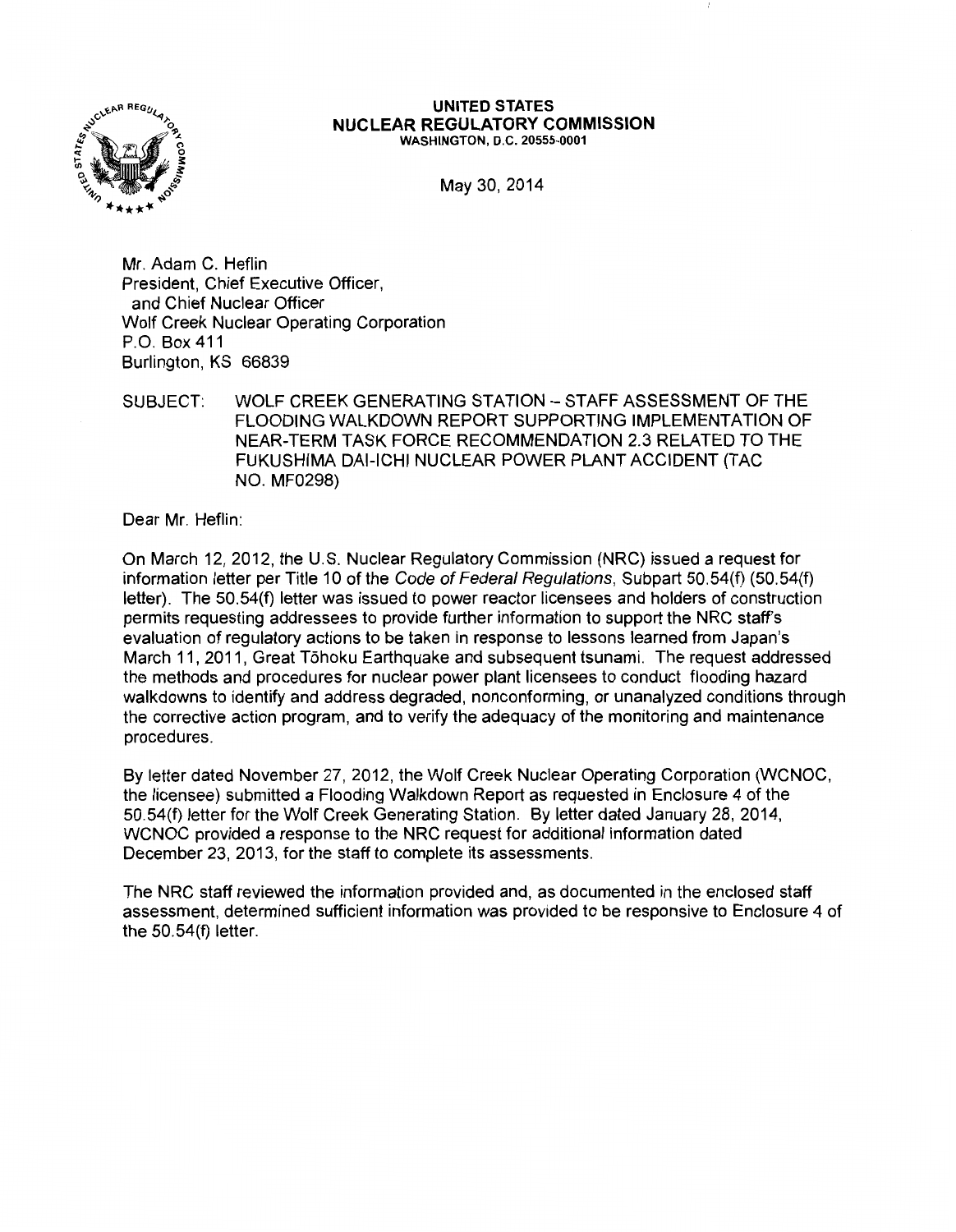A. Heflin - 2-

If you have any questions, please contact me at 301-415-2296 or via e-mail at fred.lyon@nrc.gov.

Sincerely,

CFfyon

Carl F. Lyon, Project Manager Plant Licensing Branch IV-1 Division of Operating Reactor Licensing Office of Nuclear Reactor Regulation

 $\mathbb{I}$ 

Docket No. 50-482

Enclosure Staff Assessment of Flooding Walkdown Report

cc w/encl: Distribution via Listserv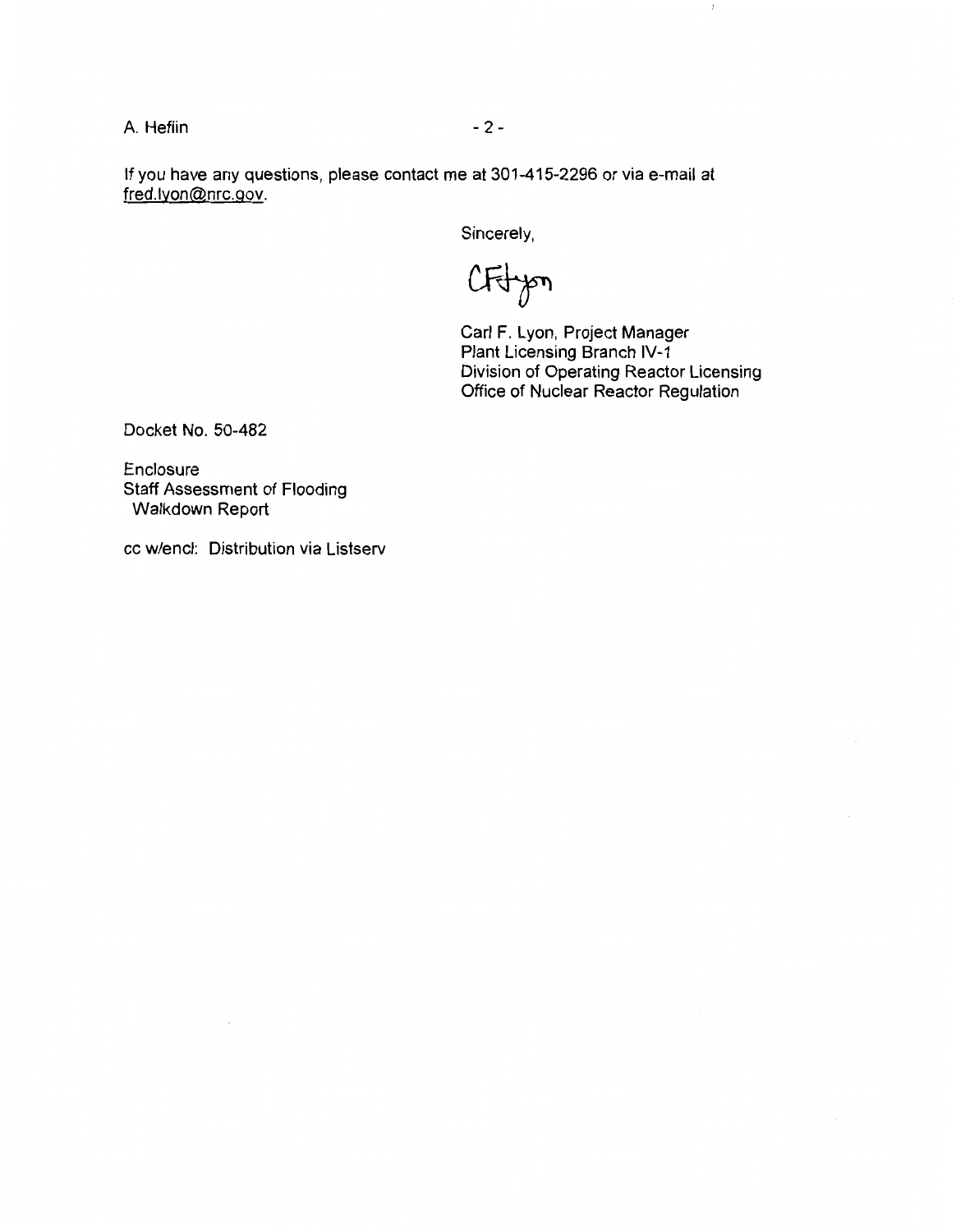## STAFF ASSESSMENT OF FLOODING WALKDOWN REPORT

# NEAR-TERM TASK FORCE RECOMMENDATION 2.3 RELATED TO

# THE FUKUSHIMA DAI-ICHI NUCLEAR POWER PLANT ACCIDENT

# WOLF CREEK NUCLEAR OPERATING CORPORATION

## WOLF CREEK GENERATING STATION

# DOCKET NO. 50-482

### 1.0 INTRODUCTION

On March 12, 2012,<sup>1</sup> the U.S. Nuclear Regulatory Commission (NRC) issued a request for information per Title 10 of the Code of Federal Regulations, Subpart 50.54(f) (50.54(f) letter) to all power reactor licensees and holders of construction permits in active or deferred status. The request was part of the implementation of lessons learned from the accident at the Fukushima Dai-ichi nuclear power plant. Enclosure 4, "Recommendation 2.3: Flooding,"<sup>2</sup> to the 50.54(f) letter requested licensees to conduct flooding walkdowns to identify and address degraded, nonconforming, or unanalyzed conditions using the corrective action program (CAP), verify the adequacy of monitoring and maintenance procedures, and report the results to the NRC.

Enclosure 4 of the 50.54(f) letter requested licensees to include the following:

- a. Describe the design basis flood hazard level(s) for all flood-causing mechanisms, including groundwater ingress.
- b. Describe protection and migration features that are considered in the licensing basis evaluation to protect against external ingress of water into SSCs [structures, systems, and components] important to safety.
- c. Describe any warning systems to detect the presence of water in rooms important to safety.
- d. Discuss the effectiveness of flood protection systems and exterior, incorporated, and temporary flood barriers. Discuss how these systems and barriers were evaluated using the acceptance criteria developed as part of Requested Information item 1. h.
- e. Present information related to the implementation of the walkdown process (e.g., details of selection of the walkdown team and procedures,) using the documentation template discussed in Requested Information item 1.j, including actions taken in response to the peer review.

Enclosure

<sup>1</sup>Agencywide Documents Access and Management System (ADAMS) Accession No. ML 12053A340.

<sup>&</sup>lt;sup>2</sup> ADAMS Accession No. ML12056A050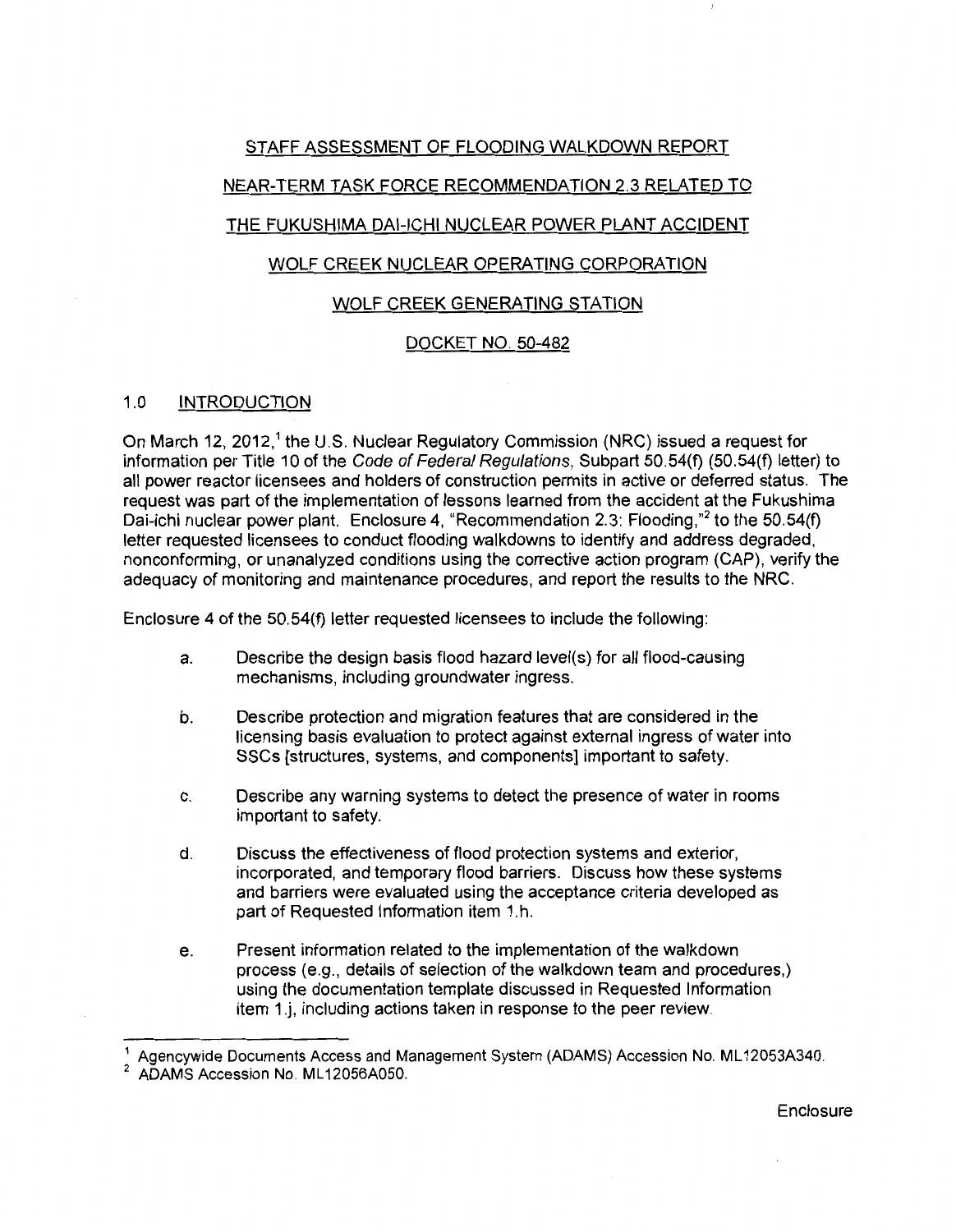- f. Results of the walkdown including key findings and identified degraded, nonconforming, or unanalyzed conditions. Include a detailed description of the actions taken or planned to address these conditions using guidance in Regulatory Issues Summary 2005-20, Revision 1, Revision to the NRC Inspection Manual Part 9900 Technical Guidance, "Operability Conditions Adverse to Quality or Safety," including entering the condition in the corrective action program.
- g. Document any cliff-edge effects identified and the associated basis. Indicate those that were entered into the corrective action program. Also include a detailed description of the actions taken or planned to address these effects.
- h. Describe any other planned or newly installed flood protection systems or flood mitigation measures including flood barriers that further enhance the flood protection. Identify results and any subsequent actions taken in response to the peer review.

In accordance with the 50.54(f) letter, Enclosure 4, Required Response Item 2, licensees were required to submit a response within 180 days of the NRC's endorsement of the flooding walkdown guidance. By letter dated May 21, 2012,<sup>3</sup> the Nuclear Energy Institute (NEI) staff submitted NEI 12-07, Revision 0-A, "Guidelines for Performing Verification Walkdowns of Plant Flood Protection Features," to the NRC staff to consider for endorsement. By letter dated May 31, 2012, $4$  the NRC staff endorsed the walkdown guidance.

By letter dated November 27, 2012,<sup>5</sup> Wolf Creek Nuclear Operating Corporation (WCNOC, the licensee), provided a response to Enclosure 4 of the 50.54(f) letter Required Response Item 2, for the Wolf Creek Generating Station (WCGS). The NRC staff issued a request for additional information (RAI) to the licensee regarding the available physical margin (APM) dated December 23, 2013.<sup>6</sup> The licensee responded by letter dated January 28, 2014.<sup>7</sup>

The NRC staff evaluated the licensee's submittals to determine if the information provided in the walkdown report met the intent of the walkdown guidance and if the licensee responded appropriately to Enclosure 4 of the 50.54(f) letter.

### 2.0 REGULATORY EVALUATION

The SSCs important to safety in operating nuclear power plants are designed either in accordance with, or meet the intent of Appendix A to 10 CFR Part 50, "General Design Criteria for Nuclear Power Plants," Criterion 2, "Design bases for protection against natural phenomena;" and Appendix A to 10 CFR Part 100, "Reactor Site Criteria." Criterion 2 states that SSCs important to safety at nuclear power plants shall be designed to withstand the effects

ADAMS Package Accession No. ML121440522.

<sup>&</sup>lt;sup>4</sup> ADAMS Accession No. ML12144A142.

<sup>5</sup> ADAMS Package Accession No. ML123400472

<sup>&</sup>lt;sup>6</sup> ADAMS Accession No. ML13325A891.<br><sup>7</sup> ADAMS Accession No. ML14035A225.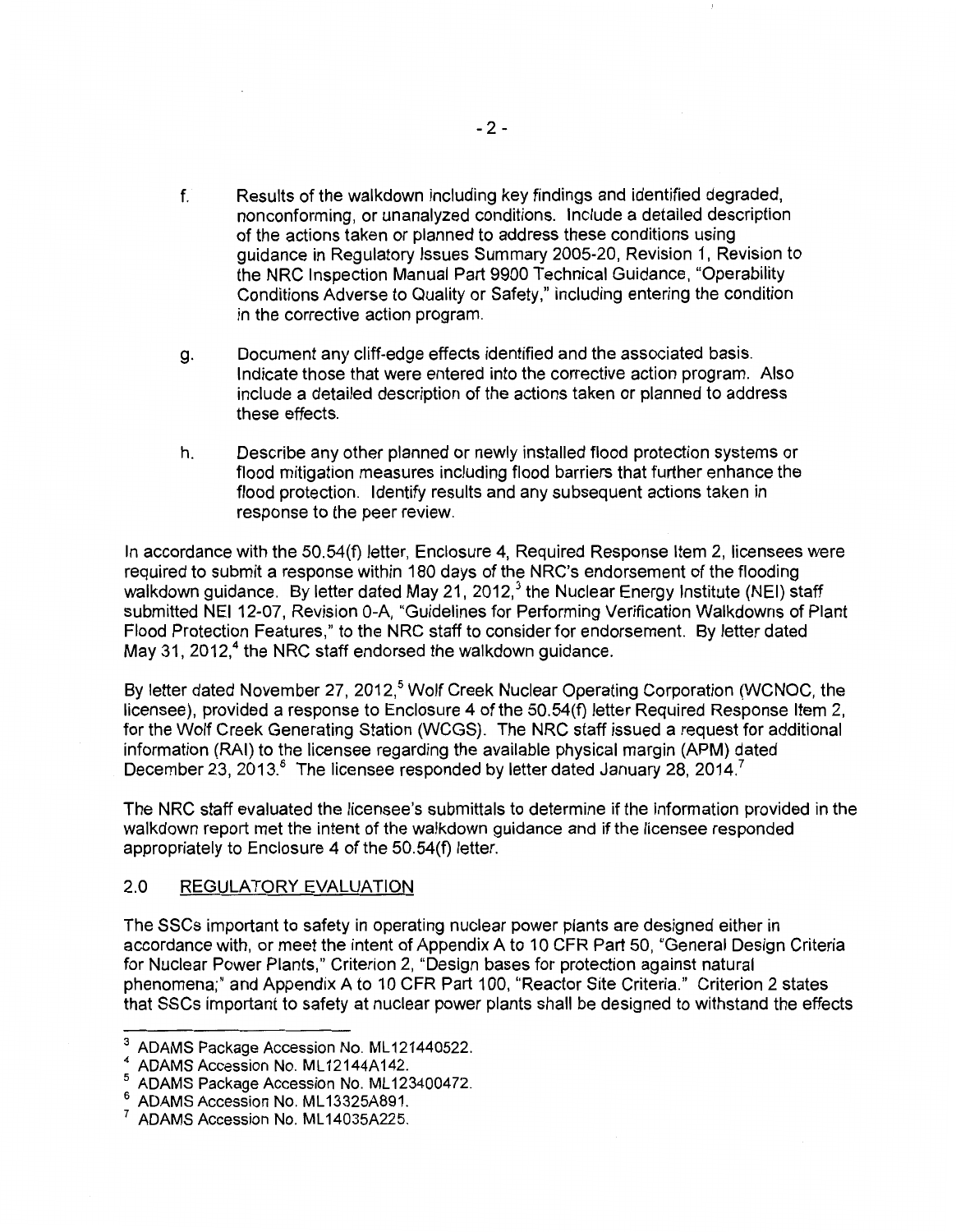of natural phenomena such as earthquakes, tornadoes, hurricanes, floods, tsunami, and seiches without loss of capability to perform their safety functions.

For initial licensing, each licensee was required to develop and maintain design bases that, as defined by 10 CFR 50.2, identify the specific functions that an SSC of a facility must perform, and the specific values or ranges of values chosen for controlling parameters as reference bounds for the design.

The design bases for the SSCs reflect appropriate consideration of the most severe natural phenomena that have been historically reported for the site and surrounding area. The design bases also reflect sufficient margin to account for the limited accuracy, quantity, and period of time in which the historical data have been accumulated.

The current licensing basis (CLB), as defined in 10 CFR 54.3(a), is the set of NRC requirements applicable to a specific plant, including the licensee's docketed commitments for ensuring compliance with, and operation within, applicable NRC requirements and the plant-specific design basis, including all modifications and additions to such commitments over the life of the facility operating license.

### 3.0 TECHNICAL EVALUATION

### 3.1 Design Basis Flooding Hazard for the WCGS Site

The design basis flood hazard for the WCGS site is a probable maximum precipitation (PMP) event (28 inches in 6 hours with a maximum of 10.6 inches in 1 hour) with coincident wave runup attributed to the Wolf Creek lake, as described in the Final Safety Analysis Report for the site. Based on the drainage characteristics of the site, the licensee reports that the WCGS site was divided into two zones for the purposes of the Near-Term Task Force Recommendation 2.3 (NTTF 2.3) Walkdown Report. They are designated Zone A and Zone B. The maximum calculated combined flooding elevations for Zones A and B are 1099.86 feet (ft) and 1099.68 ft, respectively, above mean sea level (MSL). The licensee also reported that safety-related facilities at the WCGS site are not affected by the local flooding event as the elevation of those facilities is 1100 ft MSL.

The WCGS site is located on a relatively low peninsula overlooking a man-made lake created by impoundment of Wolf Creek, a tributary of the Neosho River. The site grade and floor elevation of the WCGS power block are, respectively, 1099.5 ft and 1100 ft MSL.

The licensee noted that the WCGS site is not considered to be susceptible to flooding by rivers, streams, dam failures, ice flooding, or channel migration. The site is also not adjacent to any coastal area and, therefore, not vulnerable to flooding by tsunami, tidal surge, or seiche. As a consequence, these flooding scenarios were not considered as part of the original licensing basis.

The site is underlain by a shallow aquifer whose depth to the water table closely mirrors surface topography. Safety-related plant structures at the WCGS are conservatively designed to an elevation of 1100 ft.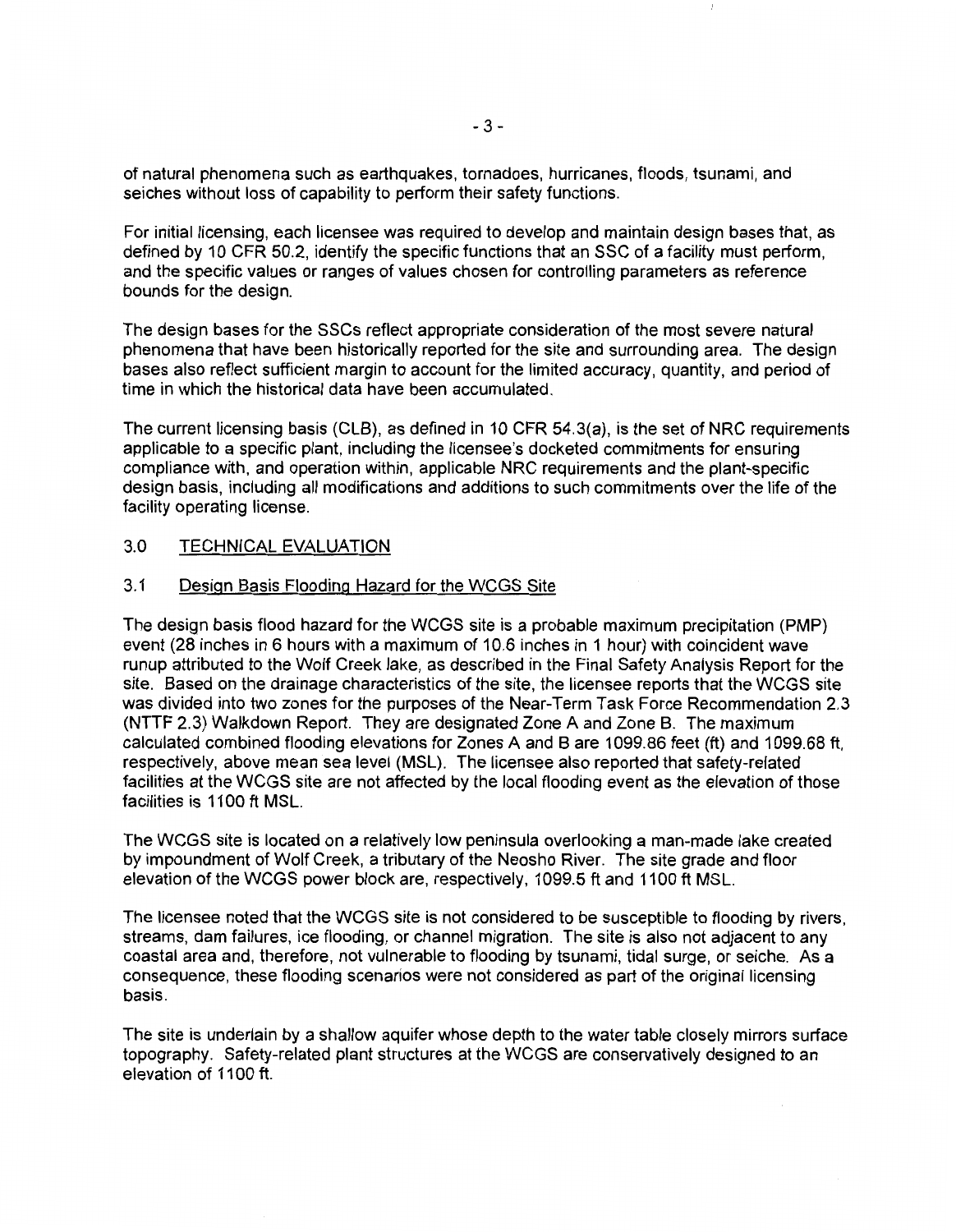Based on its review, the NRC staff concludes that the licensee has described the design basis flood hazard level(s) as indicated in Requested Information item 2.a of the 50.54(f) letter, consistent with Appendix D, Walkdown Report, of the walkdown guidance.

# 3.2 Flood Protection and Mitigation

# 3.2.1 Flood Protection and Mitigation Description

The CLB for flood protection for the WCGS site is a combined flooding event to elevations of 1099.86 ft MSL and 1099.68 ft MSL, respectively, for WCGS Zones A and B.

For the purposes of flood protection, the licensee reported that the reactor's flood protection and mitigation features were designed so that all safety-related systems and components occur at an elevation of 1100 ft MSL. The topography there is defined by relatively low relief. A yard drainage system is reported to be in-place to manage surface flow due to flooding. The maximum calculated water level due to PMP near safety-related plant buildings is less than the 1100 ft elevation level. A shallow water table is reported to occupy the site. As a consequence, safety-related SSCs have also been designed to withstand hydrostatic loads equivalent to an elevation of 1100 ft.

## 3.2.2 Incorporated and Exterior Barriers

In general, any flood protection measures intended to protect safety-related systems and equipment are both passive and active features that were incorporated into the original WCGS site design or later added and are now credited in the CLB. The licensee noted that the passive features include interior and exterior walls of structures, floors, walls, penetrations, vaults, and forebay. The licensee also mentioned existing site topography (both natural and modified) as well as the drainage system integrated into the original site design (i.e., culverts, drainage basins, and/or drainage ditches). Active features include doors, sump pumps, and sump pump motor doors.

The licensee reports that no safety-related systems or equipment are affected by flooding.

Lastly, the licensee did not identify any exterior flood prevention barriers permanently in-place requiring operator manual actions.

### 3.2.3 Temporary Barriers and Other Manual Actions

The site has no temporary barriers that require manual operator actions in the event of a flood threat.

### 3.2.4 Reasonable Simulation and Results

The purpose of performing reasonable simulations is to verify that the required flood protection procedures or activities can be executed as specified /as written. The licensee noted that flood protection features at the WCGS site do not include any temporary or active features that would require the implementation of a procedure for the performance of those manual operator actions necessary for the flood protection feature in question to perform its intended flood protection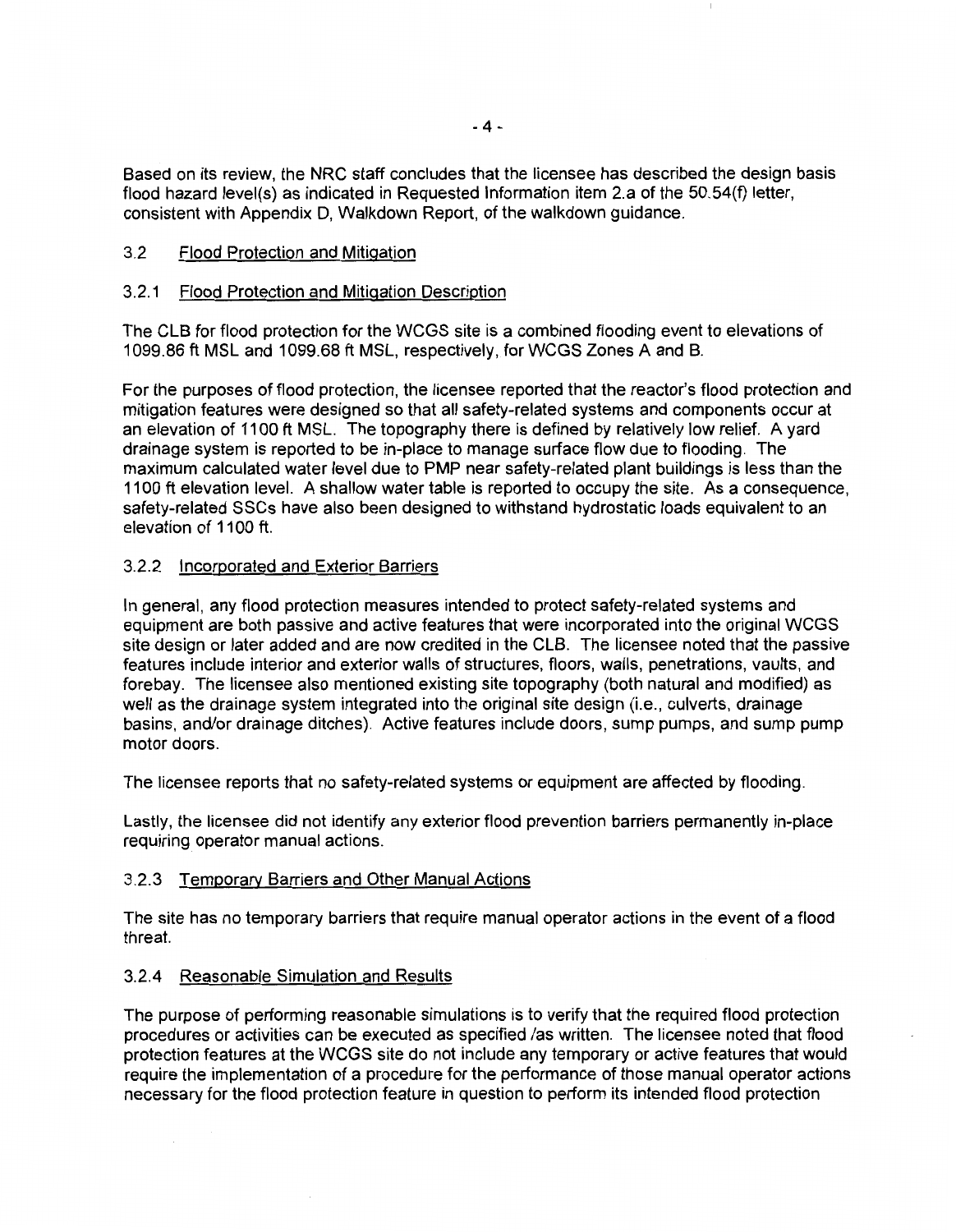function. Hence, no 'Reasonable Simulation' of manual actions was reported to have been performed.

## 3.2.5 Conclusion

Based on its review, the NRC staff concludes that the licensee has described protection and mitigation features as indicated in Requested Information item 2.b of the 50.54(f) letter, consistent with Appendix D, Walkdown Report, of the walkdown guidance.

## 3.3 Warning Systems

There are no credited external flooding warning systems installed at the WCGS site.

Based on its review, the NRC staff concludes that the licensee has provided information to describe any warning systems as indicated in Requested Information item 2.c of the 50.54(f) letter, consistent with Appendix D, Walkdown Report, of the walkdown guidance.

## 3.4 Effectiveness of Flood Protection Features

The licensing basis flood event at the WCGS site is a combined PMP event.

All flood protection features at the WCGS site are intended to protect safety-related equipment are either passive or active design features. These features include reliance on the existing topography or grading of the existing ground surface, below-grade waterproofing, and a belowgrade drainage system.

Based on its review, the NRC staff concludes that the licensee has discussed the effectiveness of flood protection features as indicated in Requested Information item 2.d of the 50.54(f) letter, consistent with Appendix D, Walkdown Report, of the walkdown guidance.

### 3.5 Walkdown Methodology

By letter dated June 5, 2012,<sup>8</sup> the licensee responded to the 50.54(f) letter that it intended to utilize the NRC-endorsed walkdown guidelines contained in NEI 12-07, "Guidelines for Performing Verification Walkdowns of Plant Flood Protection Features."<sup>9</sup> The licensee's walkdown submittal dated November 27, 2012, indicated that the licensee implemented the walkdowns consistent with the intent of the guidance provided in NEI 12-07. The licensee did not identify any exceptions from NEI 12-07.

Based on its review, the NRC staff concludes that the licensee has presented information related to the implementation of the walkdown process as indicated in Requested Information item 2.e of the 50.54(f) letter, consistent with Appendix D, Walkdown Report, of the walkdown guidance.

ADAMS Accession No. ML12165A244.

ADAMS Accession No. ML12173A215.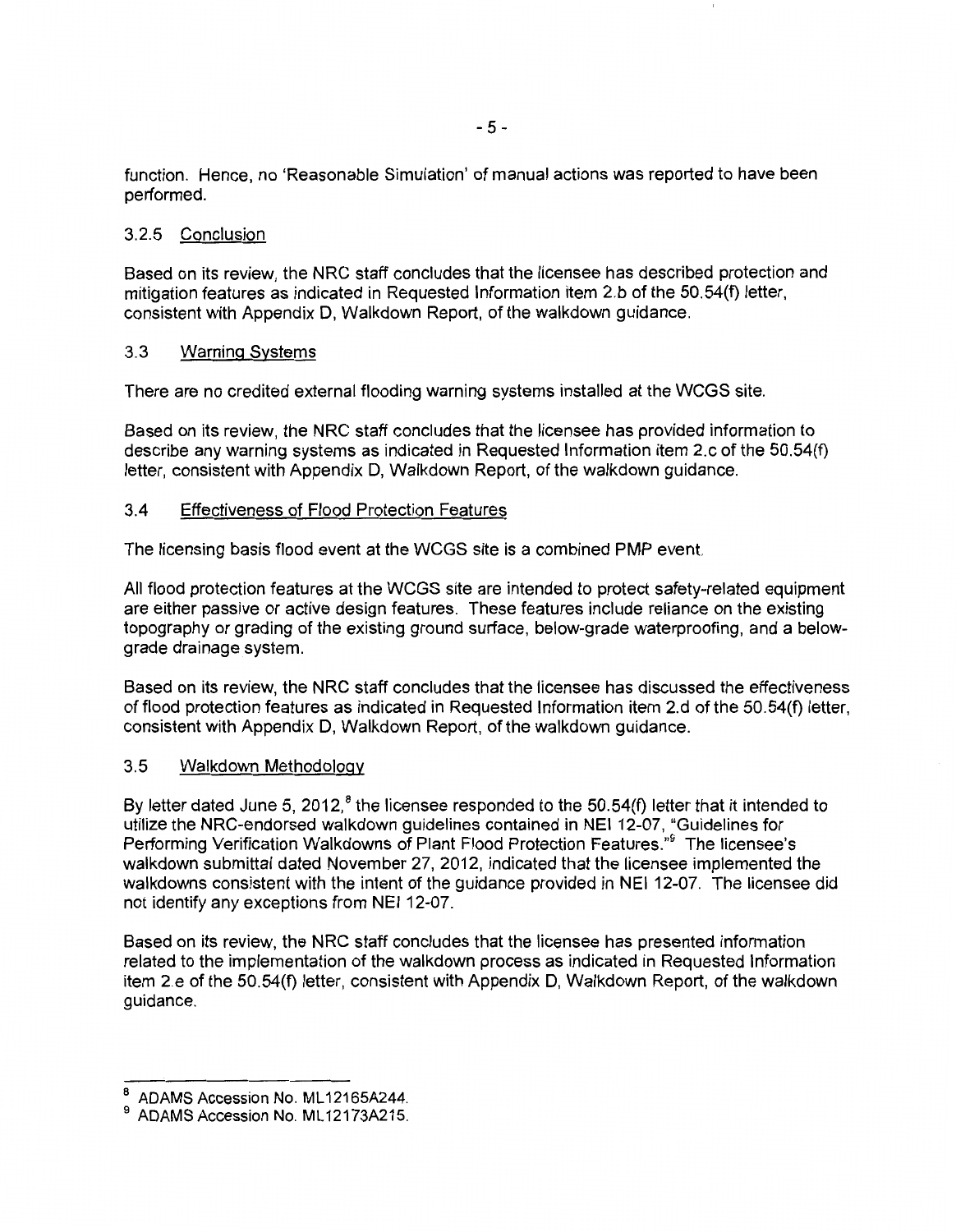#### 3.6 Walkdown Results

#### 3.6.1 Walkdown Scope

The licensee performed walkdowns of currently-credited flood protection features at the WCGS site; however, the exact number and types of as-built features visually inspected was not reported. The walkdown scope was developed to confirm that flood protection features credited in the CLB were acceptable and capable of performing their credited flood protection functions. The licensee noted that flood protection features at the WCGS site do not include any temporary or active features that would require the implementation of a procedure for the performance of those manual operator actions; hence, no 'Reasonable Simulation' of manual actions was reported to have been performed.

The licensee did not discuss modes of operation and concurrent environmental conditions that were considered for the walkdowns.

The licensee used acceptance criteria in consistent with the intent of NEI 12-07.

Based on its review, the NRC staff concludes that the licensee has presented information related to the implementation of the walkdown process as indicated in Requested Information item 2.e of the 50.54(f) letter, consistent with Appendix D, Walkdown Report, of the walkdown guidance.

### 3.6.2 Licensee Evaluation of Flood Protection Effectiveness. Key Findings, and Identified Deficiencies

The licensee performed an evaluation of the overall effectiveness of the WCGS's flood protection features. By virtue of its walkdown inspections, the licensee verified that permanent safety-related SSCs at the WCGS site were acceptable, not degraded, and capable of performing their intended design function as credited in the CLB. No WCGS operator actions are credited for external flood protection.

NEI 12-07 defines a deficiency as follows: "a deficiency exists when a flood protection feature is unable to perform its intended function when subject to a design basis flooding hazard." The licensee stated that some of the features evaluated did not meet the acceptance criteria, but none of the observations were determined to be a deficiency as defined in NEI 12-07. Features that did not meet the NEI 12-07 were entered into the CAP and evaluated. The licensee concluded, based on its operability determinations, that these features could perform their intended flood protection functions when subjected to the design basis flooding hazard.

NEI 12-07 requires licensees to identify observations in the CAP that were not yet dispositioned at the time the walkdown report was submitted. The licensee did not identify any observations that had been entered into the CAP as the result of the walkdowns that had been dispositioned at the time the report was created.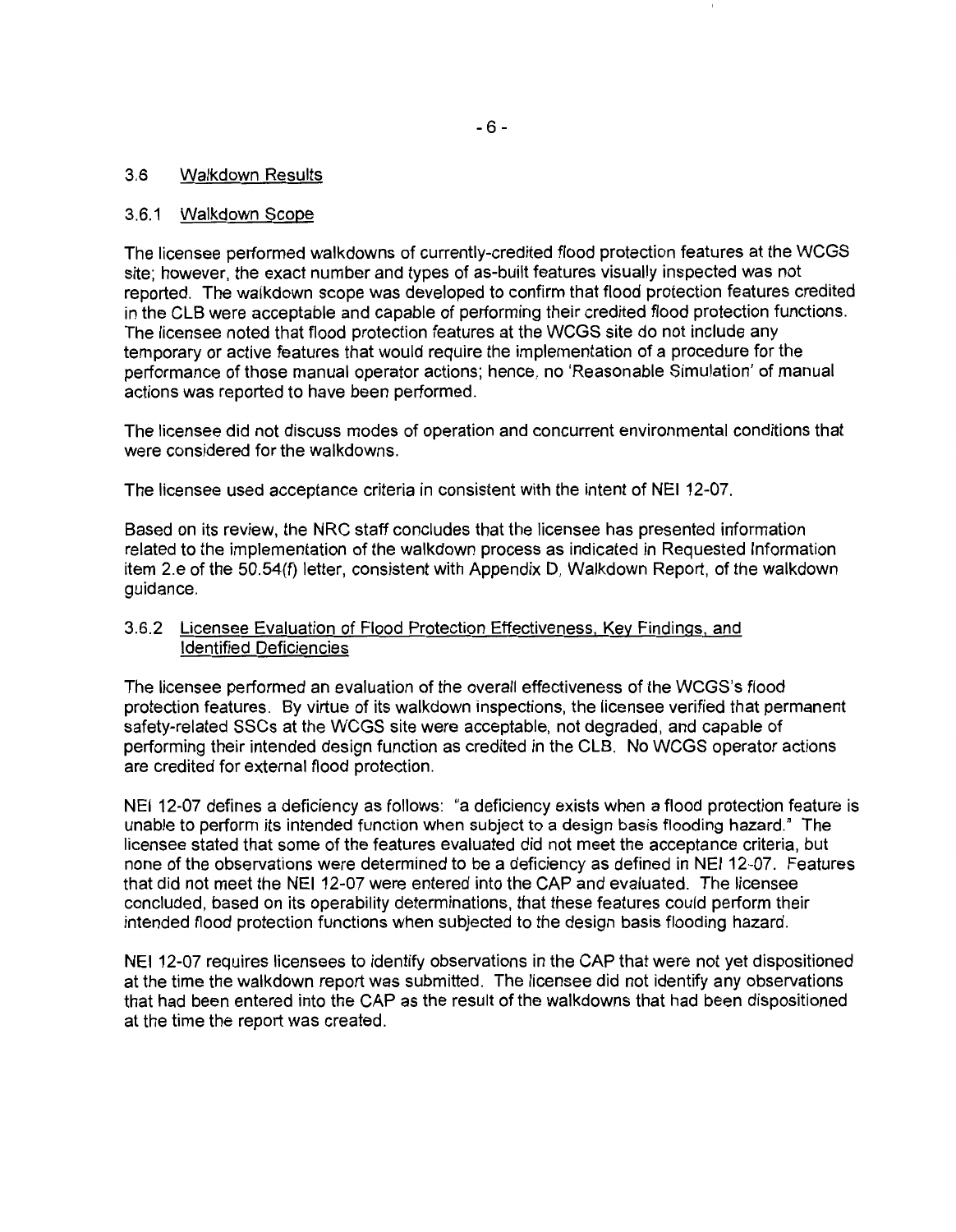## 3.6.3 Flood Protection and Mitigation Enhancements

The licensee reported that there is one planned enhancement to the WCGS physical plant that is intended to improve or increase flood protection and/or mitigation. A CAP plan was identified that was in progress to implement a design modification that will relieve groundwater pressure to power block structures. Penetrations with a history of leakage within that structure will then be reworked or repaired.

The licensee also reported that there is another CAP plan in progress to update existing external flood calculations for the WCGS site. The licensee expressed the view that the results of the reanalysis would increase design margins to CLB limits.

#### 3.6.4 Planned or Newly Installed Features

The licensee did not determine that changes were necessary by the flood walkdowns.

#### 3.6.5 Deficiencies Noted and Actions Taken or Planned to Address

No deficiencies were noted by the licensee that call for actions to be taken or planned to further enhance flood protection at the WCGS site.

The NRC staff reviewed the licensee's walkdown report submitted November 27, 2012. Based on the above assessment, the staff concludes that that the licensee performed the walkdowns consistent with the intent of the guidance provided in NEI 12-07.

#### 3.6.6 Staff Assessment of Walkdowns

The NRC staff reviewed the licensee's walkdown report submitted November 27, 2012.

As part of the walkdown effort, the licensee evaluated the capability of flood protection features by conducting visual inspections. Visual inspections included credited flood protection features such as: seals on through-wall penetrations; floor barrier walls and floors; designated flood protection doors; and sump pumps and motors. The licensee reported that the inspection of seals on through-wall penetrations indicated that they were generally in good condition and did not show signs of degradation or leakage. The licensee noted that flood protection features at the WCGS site do not include any temporary or active features that would require the implementation of a procedure for the performance of those manual/operator actions; hence, no reasonable simulation was performed. The licensee-reported inspections confirmed with reasonable assurance that credited design features were in-place, available, and capable of performing their intended flood protection or mitigation functions. No deficiencies were identified. Two changes to flood protection or mitigation features were identified as a result of the walkdowns and were referred to the site's CAP. Based on the above assessment, the NRC staff concludes that the licensee performed the walkdowns consistent with the intent of NEI 12-07.

Based on its review, the NRC staff concludes that the licensee has provided results of the walkdown and described any other planned or newly installed flood protection systems or flood mitigation measures as indicated in Requested Information items 2.f and 2.h of the 50.54(f)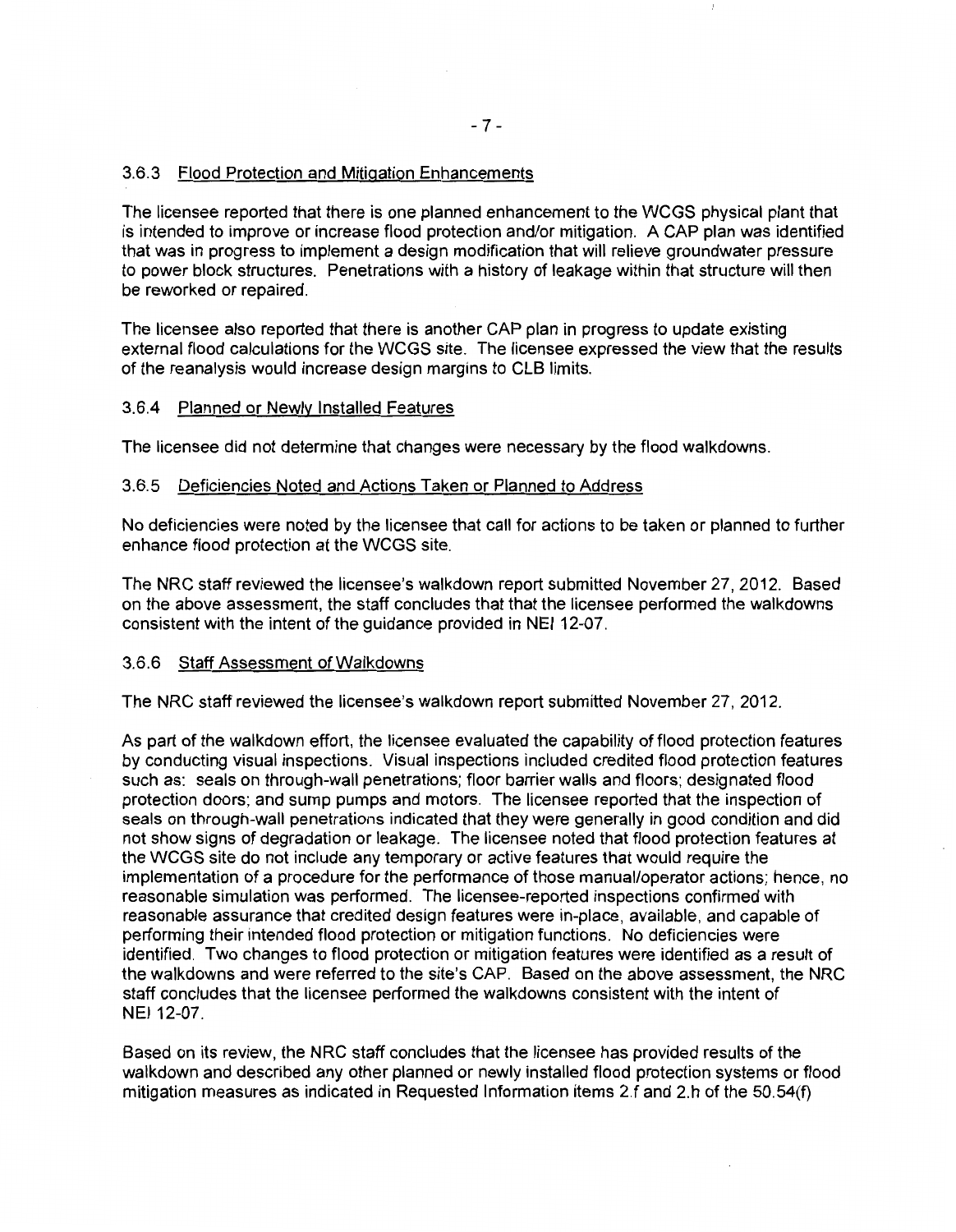letter, consistent with Appendix D, Walkdown Report, of the walkdown guidance. Based on the information provided in the licensee's submittals, the NRC staff concludes that the licensee's implementation of the walkdown process meets the intent of the walkdown guidance.

# 3.6. 7 Available Physical Margin

The NRC staff issued an RAI to the licensee regarding the APM dated December 23, 2013. The licensee responded by letter dated January 28, 2014. The licensee has reviewed its APM determination process, and entered any unknown APMs into the CAP. The NRC staff reviewed the response, and concludes that the licensee met the intent of the APM determination per NEI 12-07.

Based on its review, the NRC staff concludes that the licensee has documented the information requested for any cliff-edge effects, as indicated in Requested Information item 2.g of the 50.54(f) letter, consistent with Appendix D, Walkdown Report, of the walkdown guidance. Further, the staff reviewed the response, and concludes that the licensee met the intent of the APM determination per NEI 12-07.

# 3.7 NRC Oversight

# 3.7.1 Independent Verification by Resident Inspectors

On June 27, 2012, the NRC issued Temporary Instruction (TI) 2515/187, "Inspection of Near-Term Task Force Recommendation 2.3 Flooding Walkdowns."<sup>10</sup> In accordance with the Tl, NRC inspectors independently verified that the WCGS licensee implemented the flooding walkdowns consistent with the intent of the walkdown guidance. Additionally, the inspectors independently performed walkdowns of a sample of flood protection features. The inspection report dated February 13, 2013,<sup>11</sup> documents the results of this inspection. No findings of significance were identified.

# 4.0 SSCs NOT WALKED DOWN

The licensee identified both restricted access as well as inaccessible features.

# 4.1 Restricted Access

There were two classes of features that were determined to be restricted access as defined by NEI 12-07. They included certain hydraulic engineering features associated with the operation of the power plant as well as specific essential service water (ESW) manholes:

• The Ultimate Heat Sink Dam and Associated Lake, and the ESW Pumphouse Forebay and Discharge Structure. The licensee reported that these features are normally submerged under water, and are inspected by divers as part of the site's preventive maintenance (PM) program.

<sup>&</sup>lt;sup>10</sup> ADAMS Accession No. ML12129A108.

<sup>&</sup>lt;sup>11</sup> ADAMS Accession No. ML13045A251.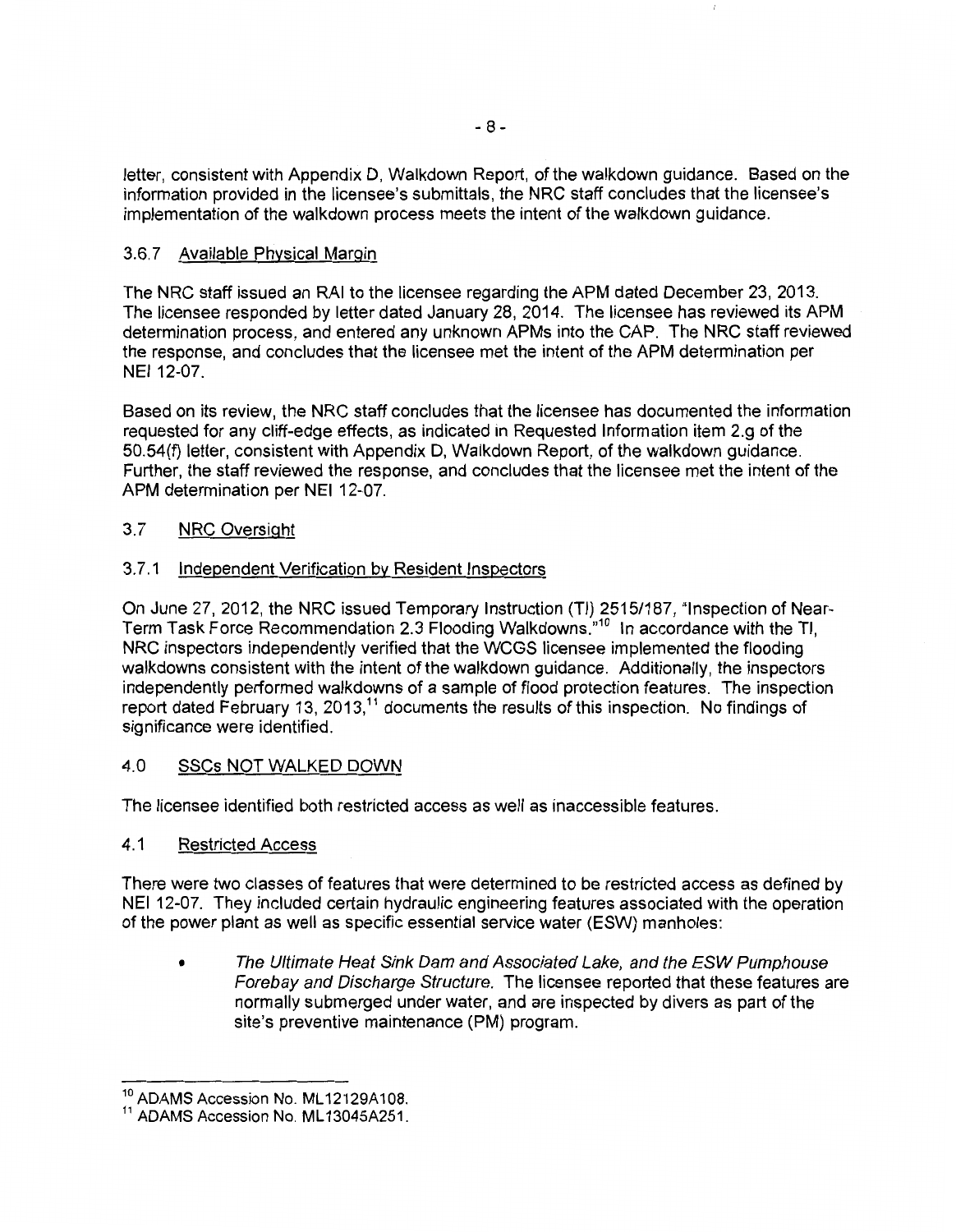Ten ESW Electrical Manholes. The licensee reported that certain specific manholes were not inspected because doing so would require two actions: both the removal of a 6200 pound concrete cover that restricts access to each manhole as well as de-energization of exposed medium voltage ESW train cables for personnel safety. Consequently, the licensee reported that it intended to take credit for past inspections of these features for the purposes of the required walkdowns.

### 4.2 Inaccessible Features

The licensee reported that certain features of the WCGS physical plant were not inspected. They included:

- Room 1319. Demineralizer Compartments South Wall. It was noted that Room 1319 is entombed by the concrete wall and a Concrete Masonry Unit shielding preventing personnel access. This room has remote cameras in it to support health physics monitoring. The license reported that no evidence of external flood leakage has been seen from these cameras. The room also shares a common wall with the Hot Machine Shop. The licensee reported that there is no evidence of damage to the walls made of similar construction in rooms adjacent to Room 1319. As a result, the licensee reported that it had reasonable assurance that the wall in question is available and would perform the external flood protection function for the full duration of the flood condition.
- Waterstops. The licensee noted that waterstops and waterproofing materials were within the scope of the flooding walkdown review even though they have no credited safety function. These features were not inspected as they are buried or embedded in concrete and therefore not physically accessible. However, the licensee stated there were no indications of in-leakage of water at locations where these features occur. Therefore, the licensee expressed the view that that these features were available and functioning, as intended.
- Sump Pumps. The licensee noted that credited sump pumps were inspected in accordance with the acceptance criteria. Disassembly of the motor and cover plate over the sump would have been required to visually inspect the pumps. Low rating requirements were determined using documentation and name plate rating. The licensee noted that its PM program records were reviewed to ensure that the pumps in question were being maintained, and thus available and functioning, as intended.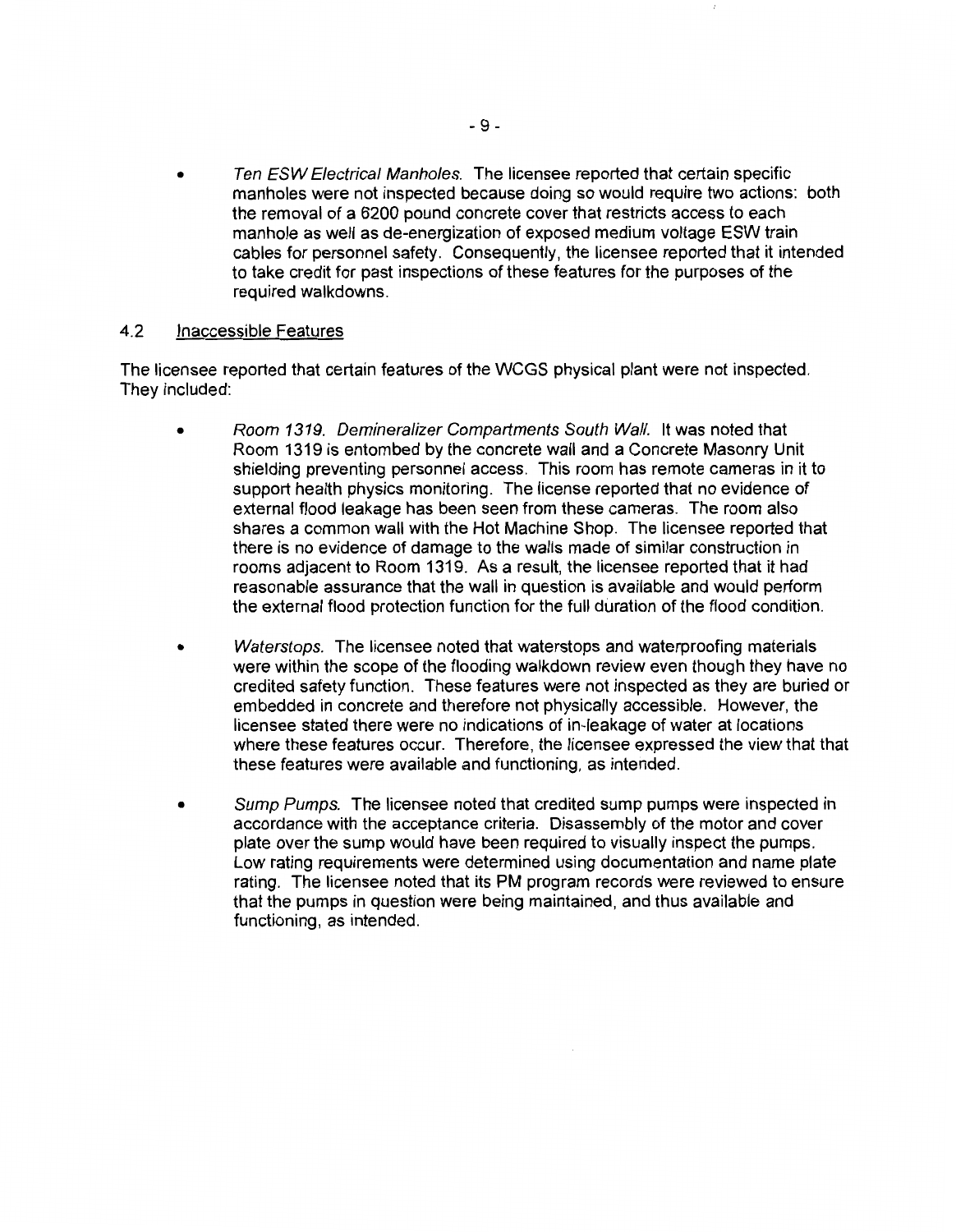## 5.0 CONCLUSION

The NRC staff concludes that the licensee's implementation of flooding walkdown methodology meets the intent of the walkdown guidance. The staff concludes that the licensee, through the implementation of the walkdown guidance activities and, in accordance with plant processes and procedures, verified the plant configuration with the current flooding licensing basis; addressed degraded, nonconforming, or unanalyzed flooding conditions; and verified the adequacy of monitoring and maintenance programs for protective features. Furthermore, the licensee's walkdown results, which were verified by the staff's inspection, identified no immediate safety concerns. The NRC staff reviewed the information provided and determined that sufficient information was provided to be responsive to Enclosure 4 of the 50. 54(f) letter.